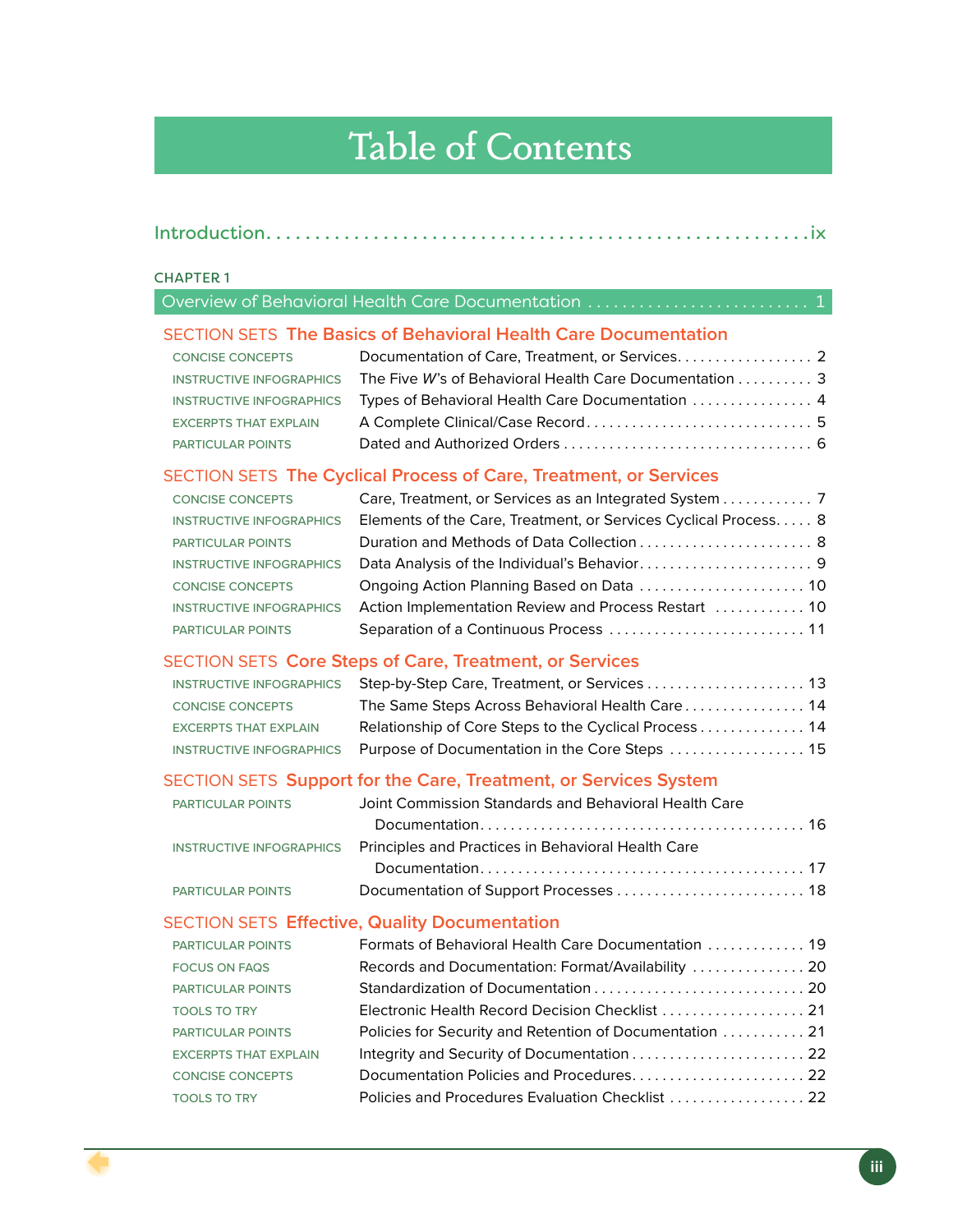#### Documentation of Care, Treatment, or Services IN BEHAVIORAL HEALTH CARE | Your Go-To Guide

| <b>PARTICULAR POINTS</b> | Quality Documentation for Evaluation of Practices and Progress 24    |
|--------------------------|----------------------------------------------------------------------|
| <b>TOOLS TO TRY</b>      |                                                                      |
|                          | SUCCESSFUL STRATEGIES Measurement-Based Behavioral Health Care  25   |
|                          | SCENARIOS TO STUDY Moving from Paper to Electronic Documentation  28 |

#### CHAPTER 2

|                                 | Documentation of Screening and Assessment of Care, Treatment, or Services 33 |
|---------------------------------|------------------------------------------------------------------------------|
|                                 | <b>SECTION SETS Initial Screening and Assessment</b>                         |
| <b>CONCISE CONCEPTS</b>         | Pinpointing the Type and Level of Care 35                                    |
| <b>INSTRUCTIVE INFOGRAPHICS</b> |                                                                              |
| <b>TOOLS TO TRY</b>             | Screening and Assessment Tool Evaluation Checklist  36                       |
| <b>INSTRUCTIVE INFOGRAPHICS</b> |                                                                              |
| <b>PARTICULAR POINTS</b>        | Specific Behavioral/Emotional Screening Data. 37                             |
| <b>EXCERPTS THAT EXPLAIN</b>    | Effects of Trauma, Abuse, Neglect, or Exploitation  37                       |
| <b>PARTICULAR POINTS</b>        | Screening for Risk of Harm and Abuse, Neglect,                               |
|                                 |                                                                              |
| <b>TOOLS TO TRY</b>             |                                                                              |
| <b>INSTRUCTIVE INFOGRAPHICS</b> | Characteristics of Effective Suicide Screening Tools 39                      |
| <b>TOOLS TO TRY</b>             |                                                                              |
| <b>TOOLS TO TRY</b>             | Suicide Risk Assessment Tracer Questions  40                                 |
| <b>PARTICULAR POINTS</b>        | Environmental Risks for Suicide  40                                          |
| <b>EXCERPTS THAT EXPLAIN</b>    | The Information to Be Collected  40                                          |
| <b>INSTRUCTIVE INFOGRAPHICS</b> |                                                                              |
| PARTICULAR POINTS               | Screening and Assessment at Intense Levels of Care,                          |
|                                 |                                                                              |
| <b>CONCISE CONCEPTS</b>         | Influence of Requirements on Screening and                                   |
|                                 | Assessment Documentation  42                                                 |
|                                 | <b>SECTION SETS Physical Screening and Assessment</b>                        |
| <b>CONCISE CONCEPTS</b>         |                                                                              |
| <b>INSTRUCTIVE INFOGRAPHICS</b> | Requirements for Physical Assessment 44                                      |
| <b>INSTRUCTIVE INFOGRAPHICS</b> |                                                                              |
| <b>FOCUS ON FAQS</b>            |                                                                              |
| <b>PARTICULAR POINTS</b>        | H&P Admissions Data for Outcomes Measurement in                              |
|                                 |                                                                              |
| <b>PARTICULAR POINTS</b>        | Physical Screening and Assessment for                                        |
|                                 | Outdoor/Wilderness Programs  49                                              |
| <b>TOOLS TO TRY</b>             | Physical Health Screening and Examination Forms. 49                          |
| <b>PARTICULAR POINTS</b>        | Coordinating Nonphysician and Physician Reports 49                           |
| <b>CONCISE CONCEPTS</b>         |                                                                              |
| <b>PARTICULAR POINTS</b>        |                                                                              |
| <b>TOOLS TO TRY</b>             | Physical Pain Assessment Questionnaire  50                                   |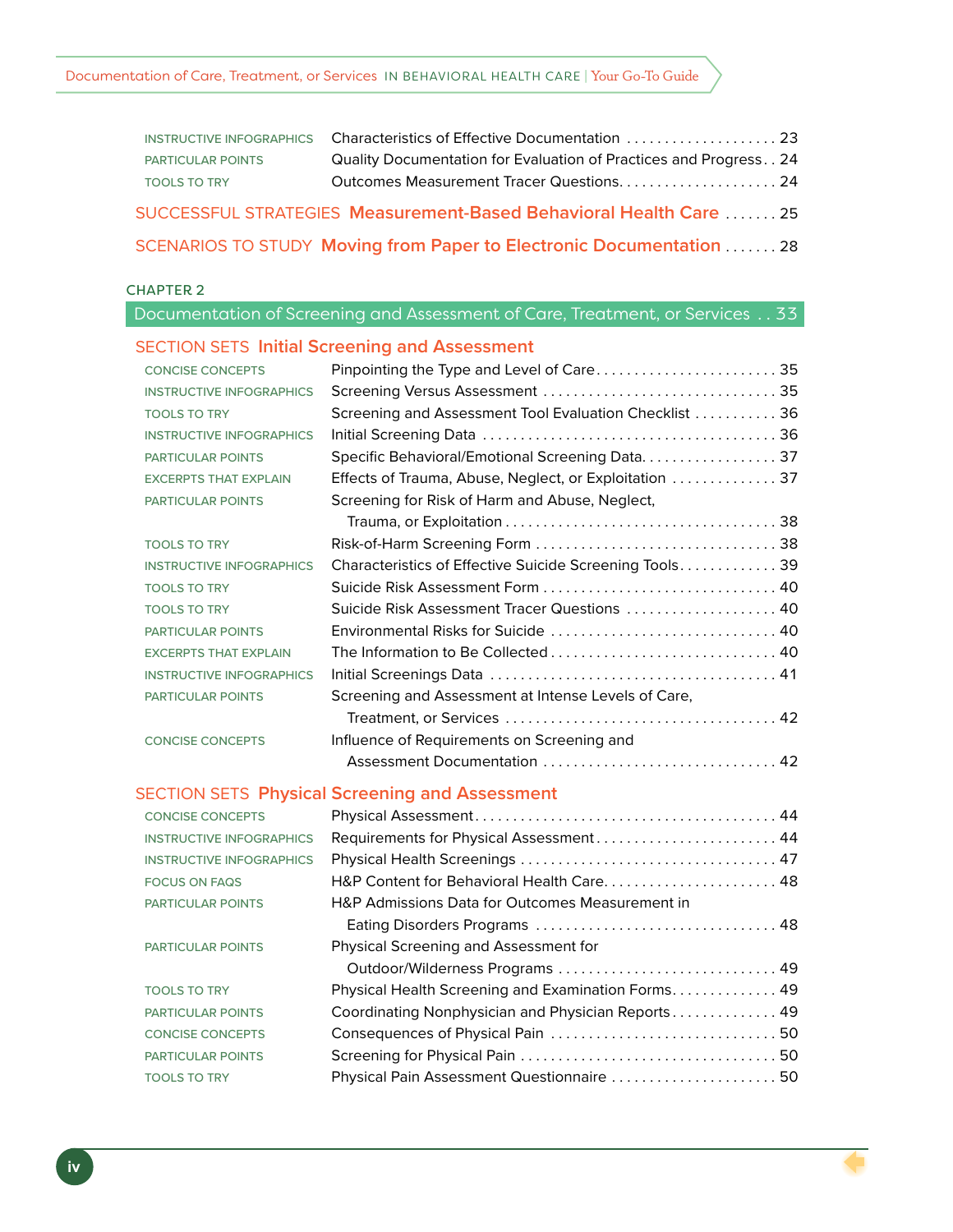## SECTION SETS **Behavioral/Emotional Screening and Assessment**

| <b>CONCISE CONCEPTS</b>         | Continuation of Initial Behavioral/Emotional Assessment 51 |  |
|---------------------------------|------------------------------------------------------------|--|
| <b>INSTRUCTIVE INFOGRAPHICS</b> | Follow-Up Behavioral/Emotional Assessments  52             |  |
| <b>TOOLS TO TRY</b>             | Behavior Screening Checklist for ID/DD Programs  53        |  |
| <b>TOOLS TO TRY</b>             | Behavioral/Emotional Assessment Form53                     |  |

## SECTION SETS **Other Assessment Data**

| <b>CONCISE CONCEPTS</b>         |                                                         |
|---------------------------------|---------------------------------------------------------|
| <b>INSTRUCTIVE INFOGRAPHICS</b> | Potentially Relevant Assessment Elements 55             |
| <b>INSTRUCTIVE INFOGRAPHICS</b> |                                                         |
| <b>TOOLS TO TRY</b>             | Strength Assessment Questionnaire  56                   |
| PARTICULAR POINTS               |                                                         |
| <b>INSTRUCTIVE INFOGRAPHICS</b> |                                                         |
| <b>EXAMPLES TO EXAMINE</b>      | Cultural Contributions to Conditions and Progress 59    |
| <b>INSTRUCTIVE INFOGRAPHICS</b> |                                                         |
| <b>PARTICULAR POINTS</b>        |                                                         |
| <b>TOOLS TO TRY</b>             |                                                         |
| <b>EXAMPLES TO EXAMINE</b>      | Spiritual Assessments from a Completed Questionnaire 61 |

## SECTION SETS **Analysis of Assessment Data**

| <b>EXCERPTS THAT EXPLAIN</b>    |                                                         |  |
|---------------------------------|---------------------------------------------------------|--|
| <b>CONCISE CONCEPTS</b>         |                                                         |  |
| <b>INSTRUCTIVE INFOGRAPHICS</b> |                                                         |  |
| <b>PARTICULAR POINTS</b>        |                                                         |  |
| <b>INSTRUCTIVE INFOGRAPHICS</b> |                                                         |  |
| <b>TOOLS TO TRY</b>             | Diagnostic Summary Form and Statement of Needs Form  65 |  |

## SECTION SETS **Screening and Assessment Challenges**

| PARTICULAR POINTS               | Common Problems in Behavioral Health Care Screening and |
|---------------------------------|---------------------------------------------------------|
|                                 |                                                         |
| <b>CONCISE CONCEPTS</b>         |                                                         |
| <b>INSTRUCTIVE INFOGRAPHICS</b> |                                                         |
| <b>PARTICULAR POINTS</b>        |                                                         |
| <b>PARTICULAR POINTS</b>        |                                                         |
| <b>EXAMPLES TO EXAMINE</b>      |                                                         |
| <b>PARTICULAR POINTS</b>        | Difficulty of Assessment Posed by Substance Abuse 70    |
|                                 |                                                         |

| SUCCESSFUL STRATEGIES Screening and Assessment for                |  |
|-------------------------------------------------------------------|--|
|                                                                   |  |
| <b>SCENARIOS TO STUDY Revising Documentation for Requirements</b> |  |
|                                                                   |  |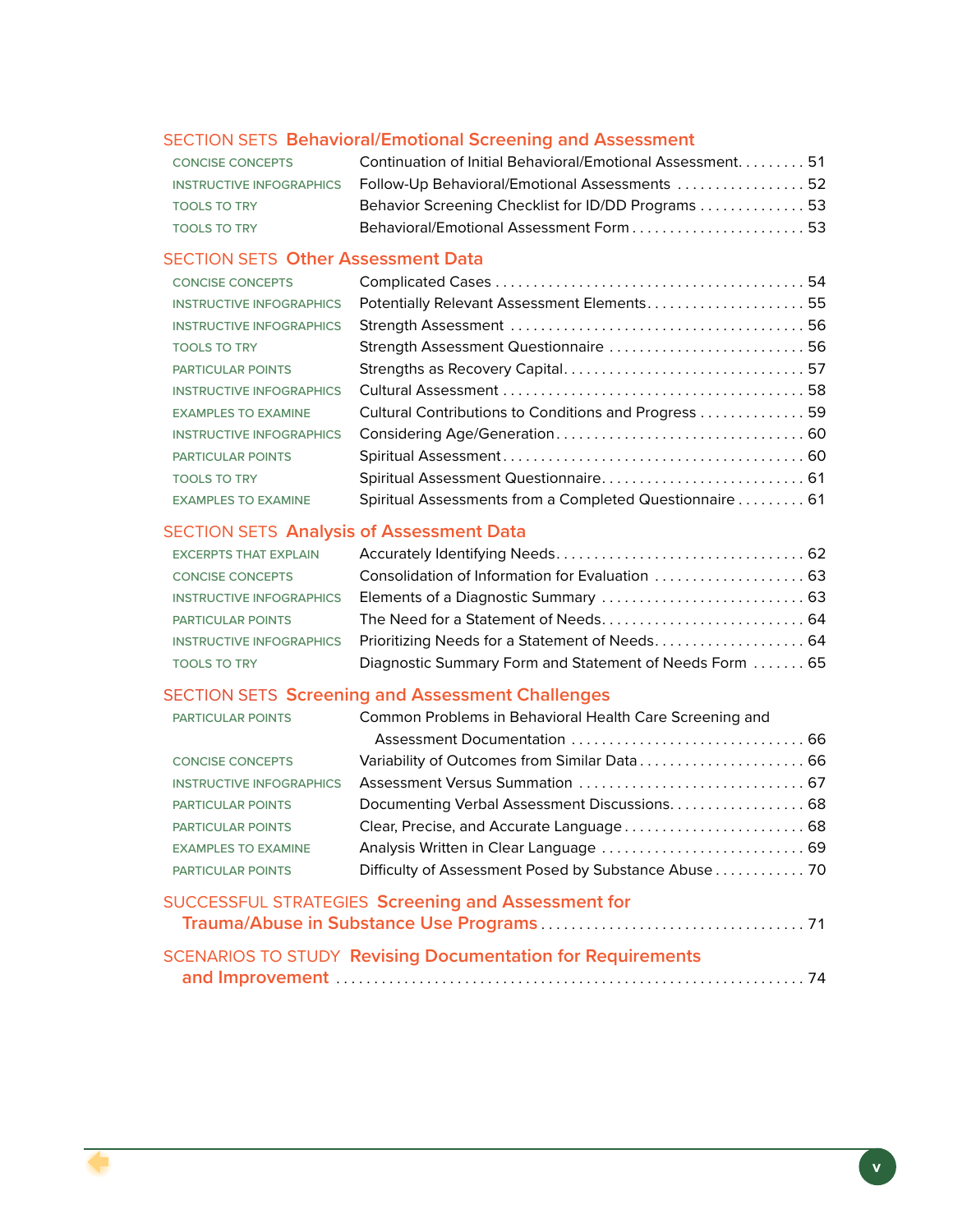#### CHAPTER 3

## Documentation of Planning, Delivery, and Continuity of Care, Treatment, or Services . . . . . . . . . . . . . . . . . . . . . . . . . . . . . . . . . . . . . . . . . . . . . . . . . . . . . 77

#### SECTION SETS **Planning of Care, Treatment, or Services**

| <b>CONCISE CONCEPTS</b>         |                                                                         |
|---------------------------------|-------------------------------------------------------------------------|
| <b>INSTRUCTIVE INFOGRAPHICS</b> |                                                                         |
| <b>INSTRUCTIVE INFOGRAPHICS</b> |                                                                         |
| <b>CONCISE CONCEPTS</b>         |                                                                         |
| <b>PARTICULAR POINTS</b>        | Documenting Planned Interventions  81                                   |
| <b>PARTICULAR POINTS</b>        | Using Practice Guidelines to Develop the Plan  82                       |
| <b>INSTRUCTIVE INFOGRAPHICS</b> |                                                                         |
| <b>EXAMPLES TO EXAMINE</b>      | Documentation of the Individual's Participation 83                      |
| <b>TOOLS TO TRY</b>             | Coping Strategies Preferences Form 84                                   |
| <b>INSTRUCTIVE INFOGRAPHICS</b> | Clinical/Case Record Versus Plan for Care, Treatment, or Services. . 84 |
| <b>TOOLS TO TRY</b>             | Plan for Care, Treatment, or Services  85                               |

## SECTION SETS **Delivery of Care, Treatment, or Services**

| <b>CONCISE CONCEPTS</b>         |                                                                   |
|---------------------------------|-------------------------------------------------------------------|
| <b>INSTRUCTIVE INFOGRAPHICS</b> |                                                                   |
| <b>PARTICULAR POINTS</b>        | Documentation for Coordination of Care, Treatment, or Services 87 |
| <b>CONCISE CONCEPTS</b>         | Sequential Narratives on Progress 88                              |
| <b>INSTRUCTIVE INFOGRAPHICS</b> | Progress Notes Versus Process Notes 88                            |
| <b>PARTICULAR POINTS</b>        |                                                                   |
| <b>TOOLS TO TRY</b>             |                                                                   |
| <b>INSTRUCTIVE INFOGRAPHICS</b> |                                                                   |

#### SECTION SETS **Continuity of Care, Treatment, or Services**

| <b>CONCISE CONCEPTS</b>         |                                                                |  |
|---------------------------------|----------------------------------------------------------------|--|
| <b>INSTRUCTIVE INFOGRAPHICS</b> |                                                                |  |
| <b>PARTICULAR POINTS</b>        |                                                                |  |
| <b>INSTRUCTIVE INFOGRAPHICS</b> | Documentation of Needs for a Continuing Plan for Care,         |  |
|                                 |                                                                |  |
| <b>TOOLS TO TRY</b>             |                                                                |  |
| <b>TOOLS TO TRY</b>             |                                                                |  |
| <b>EXCERPTS THAT EXPLAIN</b>    | Young Adults and Continuity of Care, Treatment, or Services 95 |  |
| <b>PARTICULAR POINTS</b>        |                                                                |  |
|                                 |                                                                |  |